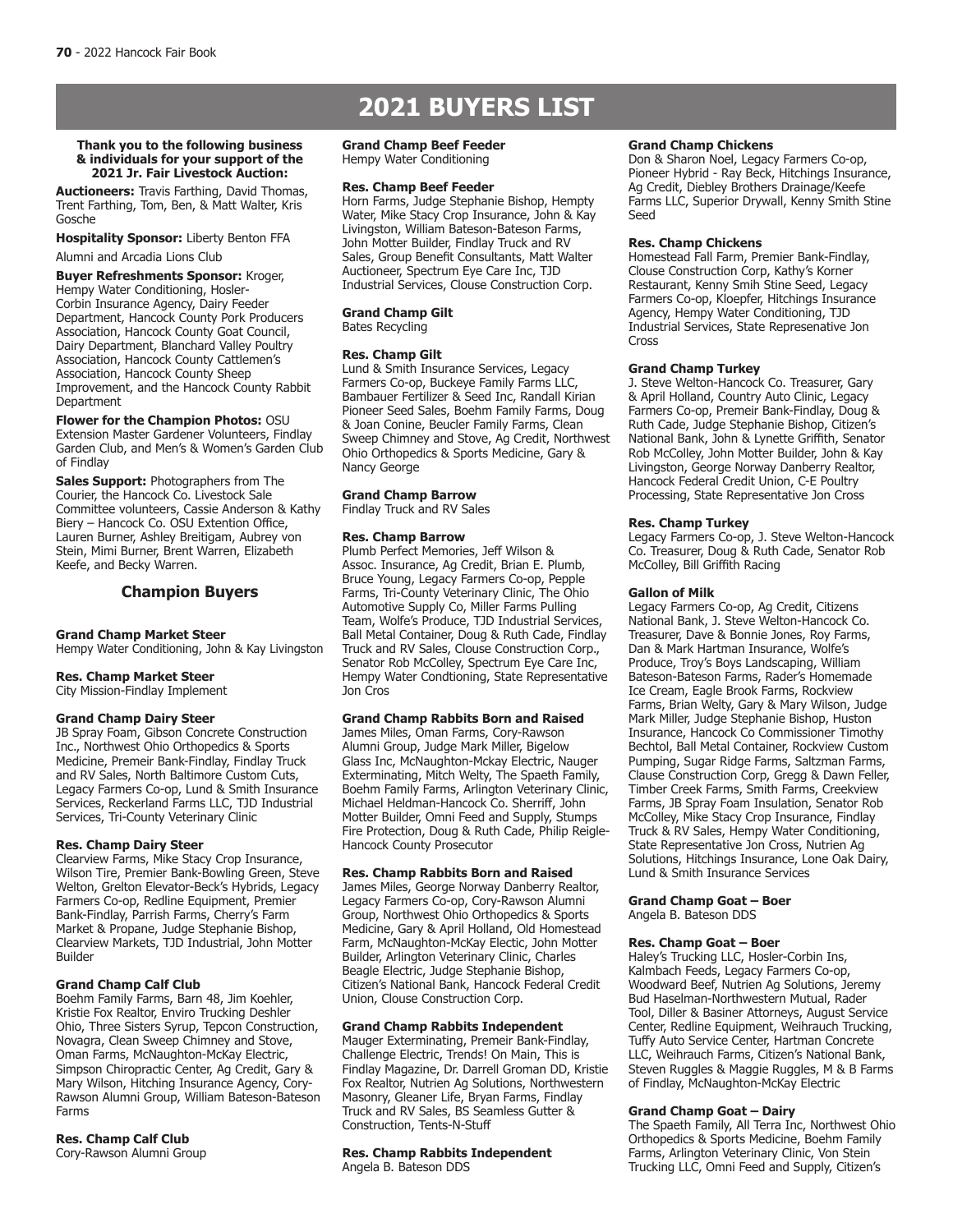# **BAKING, CANNING & CANDY 2021 BUYERS LIST**

National Bank, Oman Farms, Premeir Banking-Findlay, Mauger Exterminating, J & J Feeds, Reckland Farms LLC, Spallinger Combine Parts, Enviro Trucking Deshler Ohio, George Norway Danberry Realtor, Mitch Welty, Woodward Beef, Smith Farms

## **Res. Champ Goat – Dairy**

Nagy Equipment Sales, Hosler-Corbin Ins, Findlay Truck and RV Sales, Mark and Nila Rehus, Hancock Federal Credit Union, TJD Industrial Services, JMJ Bulldozing, Judge Stephanie Bishop, Warnimont Cattle, TNT Firearms

**Grand Champ Lamb – Ewe** Chick-Fil-A Findlay

**Res. Champ Lamb – Ewe** Casey's Sales & Service

#### **Grand Champ Lamb – Wether**

Rockview Custom Pumping, Casey's Sales & Service, Citizen's National Bank, Thomas E. Heckel Co, Eagle Brook Farm Group, Ag Credit, Rockview Farms, Crick Road Farm LLC

**Res. Champ Lamb – Wether** Chick-Fil-A Findlay

### **Grand Champ Dairy Feeder** Bates Recycling

# **Res. Champ Dairy Feeder**

Group Benefit Consultants, Findlay Truck & RV Sales, McComb Economic Development, Millstream Area Credit Union, Legacy Farmers Co-op, Kalmbach Feeds, Clouse Constructin Corp, Judge Stephanie Bishop, Great Scot Inc, Citizen's National Bank, Gibson Concrete Construction Inc, J. Steve Welton-Hancock Co. Treasurer, Mauger Exterminating, Fornes, Belleville Meats, Sunderman & Rode LLP, Arlington Veterinary Clinic, Helms and Sons Excavating, Premier Bank, The Bluffton Stone Co

#### **Grand Champion Market Fowl**

Kizer Plantation, Gary & April Holland, John & Kay Livingston, Country Auto Clinic, C-E Poultry Processing, Oman Farms, Bob & Cheryl May, Inbody Sheep Shearing, Enviro Trucking-Deshler Ohio, State Representative Jon Cross

# **2021 BUYERS LIST**

4 My Kids L.L.C. 7 Fans Farm Advanced Drainage Systems, Inc. Ag Credit Ag Credit/Ricker Family Arlington Business Group Arlington Veterinary Clinic Baird Stables Ball Metal Container Bates Recycling Belleville Meats Benefit Strategies Agency Best Trucking LLC Bigelow Glass Inc. Black Swamp Buck Blanchard Valley Medical Associates Blanchard Valley Vet Clinic Bliss Beauty Lounge

Bluffton Business Group Bob Kloepfer & Family Bob Stemen Boehm Family Farms Brian & Janet Welly Pioneer Hybrids Brooks Racing Stable Group Bruce Depinet Buckeye Machine Fabricators Inc Casey's Sales & Service Chris Knight Group Christian Steiner MD Citizen's National Bank City Mission - Findlay Implement Clean Sweep Chimney and Stove Clear View Farms Clouse Construction Corp. Committee to elect Saltzman for Sheriff Cook Farms Corn Stoves.Com Corteva Cory-Rawson FFA Alumni Cranes Mattress Super Store Culvers Daft Erosion Control LLC Daniel Bower Family Dave & Bonnie Jones dave Hassan DBE Homes Dean & Krystal Recker Diamond M Vet Clinic Diebley Brothers Drainage/ Keefe Farms LLC Diebley Brothers Farm LLC Don & Sharon Noel Doug Barchent Insurance Dr. Angela B. Bateson DDS Dr. LeRoy L. & Dr. Kevin L. Schroeder Dr. Mark Fox - BVMA Duane & Linda Fry Eagle Brook Farm Group Enviro Trucking Deshler Ohio ERA Geyer-Noakes Realty Group Farthing Real Estate and Travis Farthing Auctioner Felicia Lee Johnson Memorial Fund Fin Han Co. Chamber/Commerce Ag. Businesss Group 1 Fin HanCo Chamber/Commerce Ag. Committee 2 Findlay Implement Co. Findlay Machine & Tool Findlay Truck and RV Sales First Federal Bank First Federal Bank - Bowling Green FNK Farms G&R Wagner Farms Gehrisch Pat & Christy Gleaner Life Good Hope Lutheran Church Goodman Hay & Straw Great Scot Inc Greg Garland Gregg Like Construction Griffith Landscape Management Group Benefit Consultants Hamlet Protein Hancock Co Commissioner Timothy Bechtol Hancock Federal Credit Union Hartlen Ins. Agency Hempy Water Conditioning Hempy Water Group Hempy Water& John & Kay Livingston Hitchings Insurance Agency Horn Farms Hosler-Corbin Ins. & Hastings Mutual Huston Insurance

In Memory Of John Bower(Bower,Russell,Hosler) J. Steve Welton, Han. Co. Treas. Jason Bormuth - Beck's Hybrids Jerry & Ruth Augustine Jim Cira's Farmers Insurance Joe Cheney John & Kay Livingston John Griffith John Motter Builder Judge Mark Miller Kalmbach Feeds Kari Colman-Rodan & Fields Skincare Kenny Smith Stine Seed Kirk Corporation Knight Farms Group Kroger Launder Bros. Trucking Legacy Farmers Co-op Lund & Smith Insurance Services Meek Custom Homes Michael Heldman, Hancock Co. Sherriff Michele Harsh Insurance Agency Mike Stacy Crop Insurance Miracle's Mobile Cleaning Services Nagy Equipment Sales North West Ag Farm Services Northwest Ohio Orthopedics & Sports Medicine Ohio Logistics Ohio Mutual Insurance Group-Hitchings Ins Ag Ohio Valley Concrete Old Homestead Farm Oman Farms - Jason & Nicole Oman Orwick's SVFFolks Parke's Power Equipment & The Shelly Company Parrish Farms Inc. Pat&JoyceSchroeder, Barb Williams&Tyler Rendlesham Pheasants Forever - Hancock County Chapter Phillip A. Riegle, Hancock County Prosecuter Pioneer Hybrid - Ray Beck Pioneer Seeds-Brian Welly & Gary Wilson P-Nuts, Chicken& More, LLC Poet Biorefinery Fostoria Propane, Inc. Rebel Sons Club Lambs Richard Herr Rockview Rockview Farms RockviewCustom Pumping Roy Farms RTJS Corporation dba Culvers of Findlay Salon KSA Salon Stylish LLC Schmidt Machine Co. Seldom Rest Farms/Stout Moving LLC Senator Rob McColley Silver Pond Farm Simpson Chiropractic Center Smith Farms Spectrum Eye Care, Inc. State Representative Jon Cross Streacker Tractor Sales Sugar Ridge Farms Sunrise Co-op Superior Drywall Terri Sattler The Homestead Fall Farm The Shelly Co. The Union Bank Company Three Sister's Syrup Timber Creek Farms TJD Industrial Services TJRickle Rserve Champ